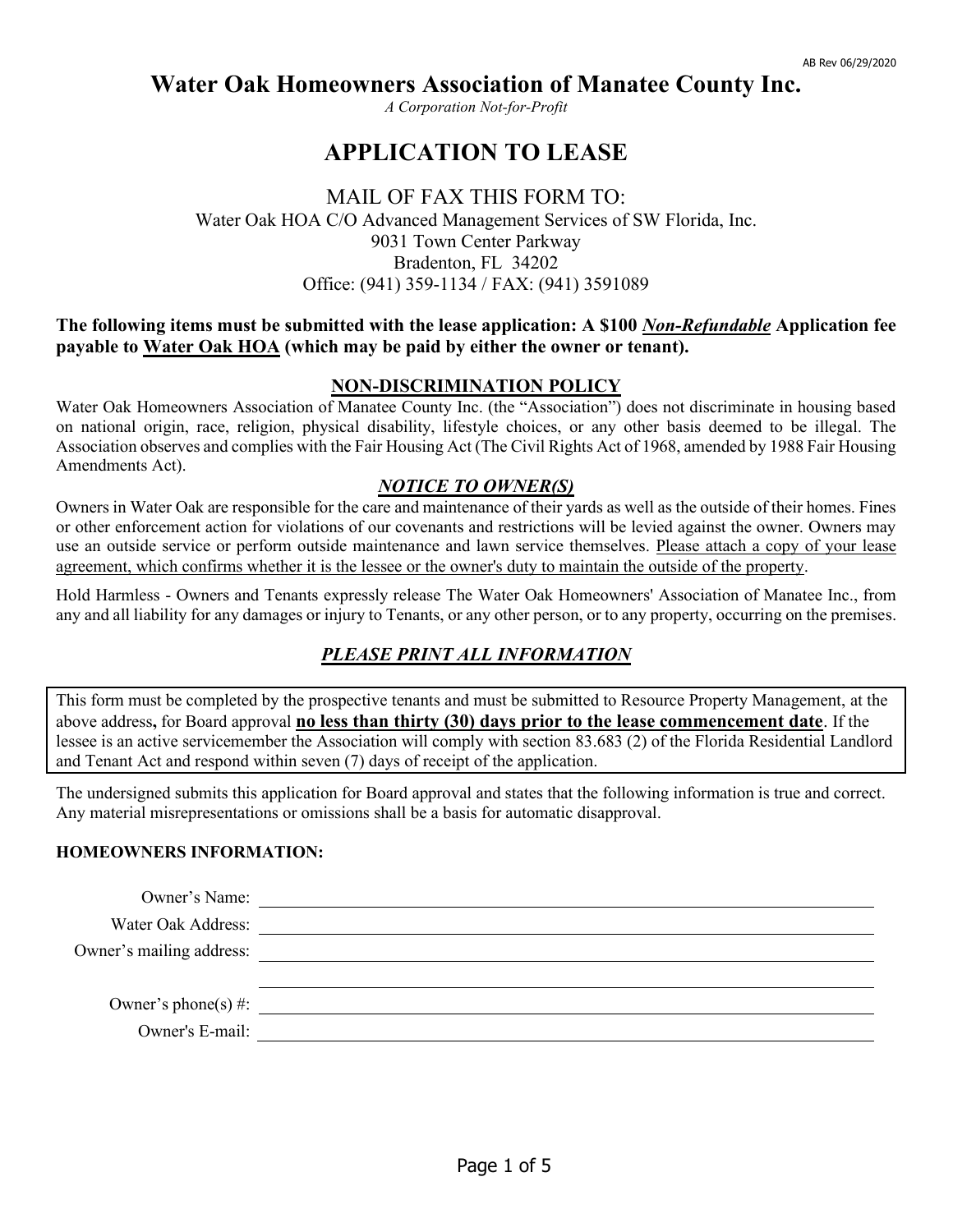# **Water Oak Homeowners Association of Manatee County Inc.**

*A Corporation Not-for-Profit*

LEASE INFORMATION: Property cannot be leased for less than 6 consecutive months & no more than 2 times per year. No subleasing or assignment of lease rights by the lessee is permitted.

Lease Dates: From: To:

Rent Amount per month \$: Per year \$:

Rental Agent & Company:

Email: Ph. #: Ph. #: Ph. #: Ph. #: Ph. #: Ph. #: Ph. #: Ph. #: Ph. #: Ph. #: Ph. #: Ph. #: Ph. #: Ph. #: Ph. #: Ph. #: Ph. #: Ph. #: Ph. #: Ph. #: Ph. #: Ph. #: Ph. #: Ph. #: Ph. #: Ph. #: Ph. #: Ph. #: Ph. #: Ph. #: Ph. #

# **NO MORE THAN TWO PERSONS MAY OCCUPY A BEDROOM PER HOME.**

#### **APPLICANT INFORMATION:**

|                                                             | 1st Applicant's Name:                                                       |                               |
|-------------------------------------------------------------|-----------------------------------------------------------------------------|-------------------------------|
|                                                             |                                                                             |                               |
|                                                             |                                                                             | Zip:                          |
|                                                             | Applicant's DOB: <u>Same and Services</u> Is this applicant a servicemember | $\vert$ Yes<br>N <sub>O</sub> |
|                                                             |                                                                             |                               |
|                                                             |                                                                             |                               |
|                                                             | Business Name                                                               |                               |
|                                                             | Current Landlord's Name                                                     | Phone #: $\qquad \qquad$      |
|                                                             |                                                                             |                               |
|                                                             |                                                                             |                               |
|                                                             |                                                                             | $\overline{\text{Zip: }}$     |
|                                                             |                                                                             | Yes<br>N <sub>O</sub>         |
|                                                             |                                                                             |                               |
|                                                             |                                                                             |                               |
|                                                             | Business Name                                                               | Phone #: $\qquad \qquad$      |
|                                                             | Current Landlord's Name Phone #:                                            |                               |
|                                                             |                                                                             |                               |
|                                                             | City: <u>Zip:</u> State: <u>State:</u> Zip: 21.                             |                               |
| <b>OTHER PERSONS WHO WILL OCCUPY HOME:</b>                  |                                                                             |                               |
|                                                             |                                                                             |                               |
| 2. Name: $\frac{1}{\sqrt{1-\frac{1}{2}} \cdot \frac{1}{2}}$ |                                                                             | Age: Relationship:            |
| 3. Name: $\frac{1}{\sqrt{1-\frac{1}{2}} \cdot \frac{1}{2}}$ |                                                                             | Age: Relationship:            |
| 4. Name:                                                    | Age: Relationship:                                                          |                               |
| Are any of these applicants a servicemember                 | N <sub>o</sub><br>Yes                                                       | If Yes Number (s)             |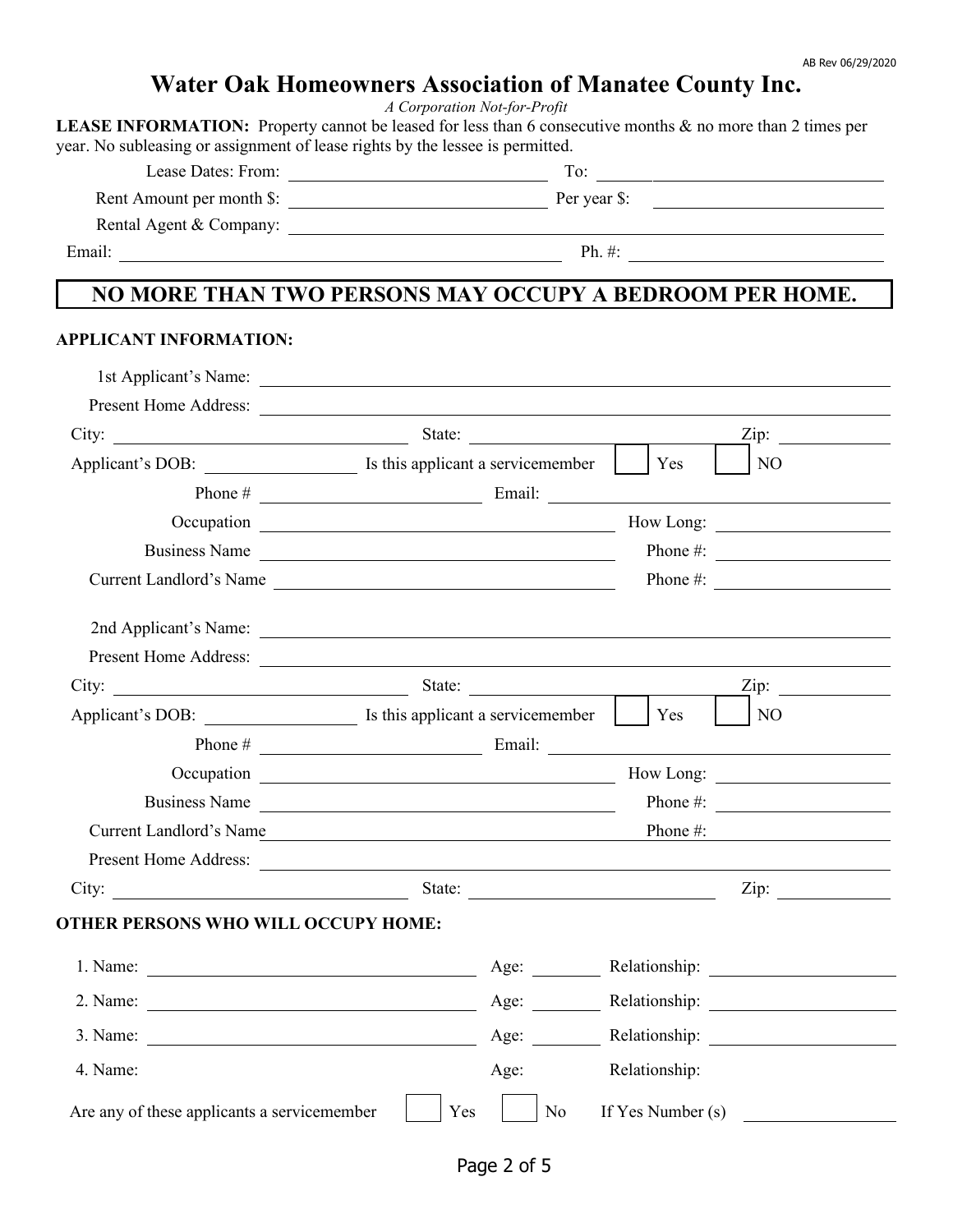*A Corporation Not-for-Profit*

**PERSONAL REFERENCES: (other than relatives):**

| Name:                                             |          |            | Tel. $#$       |              |  |
|---------------------------------------------------|----------|------------|----------------|--------------|--|
| Name:                                             |          |            | Tel. $#$       |              |  |
| <b>CREDIT REFERENCES:</b> (other than relatives): |          |            |                |              |  |
| Name:                                             | Address: |            |                | Tel. $#$ :   |  |
| Name:                                             | Address: |            |                | Tel. #:      |  |
| DO YOU HAVE A PET? (DOG, CAT, ETC.)               |          | <b>YES</b> | N <sub>O</sub> | (circle one) |  |
| <b>BREED</b>                                      |          |            |                |              |  |

# **Pets must be on a leash when walking through the community. Any droppings must be picked up, bagged, and taken with you.**

**VEHICLES:** No commercial vehicles, recreational vehicles, boats, trailers, including but not limited to boat trailers, and trailers of any other type, or campers may be parked at Water Oak unless parked in a garage. Overnight parking on the street is prohibited, and vehicles may be towed. Vehicles parked on the sidewalk or lawns will result in fines to the Homeowner and or the lessee.

#### **Applicant(s) Vehicles:**

| Make             | Model | Color:                                                                                                 | Year | Tag |     |
|------------------|-------|--------------------------------------------------------------------------------------------------------|------|-----|-----|
| Make             | Model | Color:                                                                                                 | Year | Tag |     |
| Make             | Model | Color:                                                                                                 | Year | Tag |     |
|                  |       | Minor children of Applicant(s) - Driver's license of each minor must be included with the application. |      |     |     |
| Make             | Model | Color:                                                                                                 | Year | Tag |     |
| Make             | Model | Color:                                                                                                 | Year | Tag |     |
| Make             | Model | Color:                                                                                                 | Year | Tag |     |
| <b>ARE ANY C</b> |       | <b>THESE VEHICLES FOR COMMERCIAL USE?</b>                                                              |      | YES | NO. |

#### **Commercial vehicles are not allowed to be parked in the driveway or anywhere in the community.**

- Signs, advertisements, labels, identifying markings, logos, ladders, toolboxes, or any other means of posting, etc. are not allowed on vehicles visible outside the garage.
- Commercial vehicles with any of these or other markings **must** be parked inside the garage at all times, or offsite.

UNAUTHORIZED PARKING: Owners and tenants are under an obligation to abide by the Association's parking regulations, and both Owners and tenants are subject to fines, suspension of use rights, or legal action for violations of the parking regulations.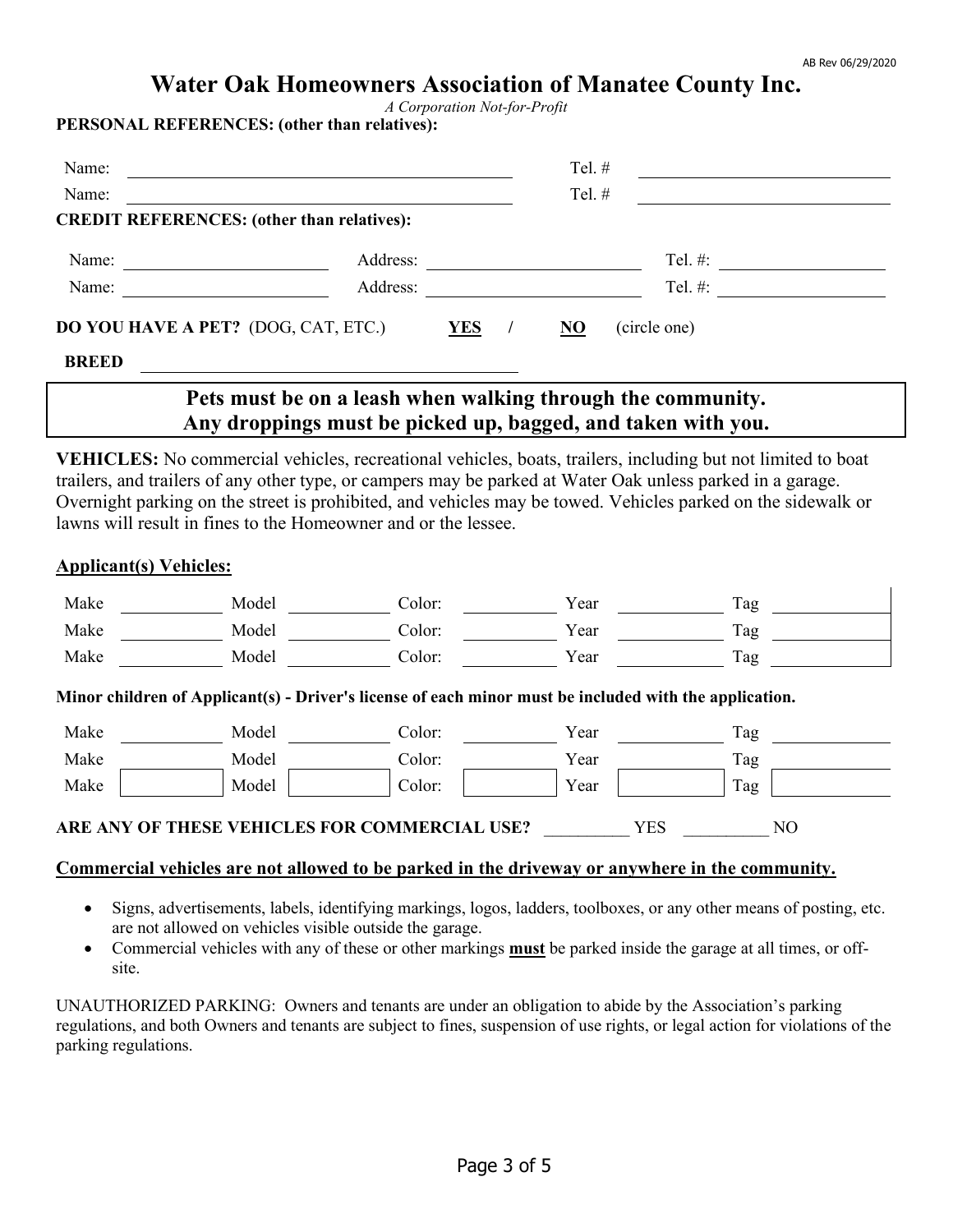*A Corporation Not-for-Profit*

Signature of this document assumes the **OWNER** and **TENANT** are deemed responsible parties and acknowledge the vehicle restrictions. This includes a prohibition of all commercial vehicles, parking on the grass, parking on the streets overnight, or vehicles not registered with the HOA. Furthermore, the **OWNER** and **TENANT** agree to hold harmless and fully exempt the HOA, Management Company and Towing company from any liability or cost associated with said enforcement actions.

| Owner:                   |                                                                                                                                                                                                                                                                                 | Owner                               |                                                                                 |
|--------------------------|---------------------------------------------------------------------------------------------------------------------------------------------------------------------------------------------------------------------------------------------------------------------------------|-------------------------------------|---------------------------------------------------------------------------------|
| Tenant                   | Tenant:<br><u> 1989 - Johann Barn, mars ann an t-Amhain Aonaich an t-Aonaich an t-Aonaich ann an t-Aonaich ann an t-Aonaich</u>                                                                                                                                                 |                                     |                                                                                 |
| Date:                    |                                                                                                                                                                                                                                                                                 |                                     | Date:                                                                           |
| <b>THEREBY AGREEING:</b> |                                                                                                                                                                                                                                                                                 |                                     | <u>ALL APPLICANT(S) MUST INITIAL THE FOLLOWING STATEMENTS &amp; SIGN BELOW,</u> |
|                          | That applicant(s) has obtained a copy of, read, and agrees to abide by all<br>the association's rules and restrictions.                                                                                                                                                         |                                     |                                                                                 |
|                          | That the association can make inquiries of the personal and credit<br>references provided on the application.                                                                                                                                                                   |                                     |                                                                                 |
|                          | To submit to a background check, the cost of which is borne by the<br>applicant through the application fee.<br>(owner or tenant pays this fee made payable to Water Oak HOA.)                                                                                                  |                                     |                                                                                 |
|                          | That parking on lawns, sidewalks, curbs & overnight parking on the<br>street is prohibited; that vehicles are to be parked in the garage or<br>the driveway at all times; and that no repair, except emergency repairs,<br>will be made within Water Oak, except in the garage. |                                     |                                                                                 |
|                          | That guests will abide by the rules at all times while on the property.                                                                                                                                                                                                         |                                     |                                                                                 |
|                          | That no more than two persons may occupy a bedroom in the home.                                                                                                                                                                                                                 |                                     |                                                                                 |
| 1st Applicant Signature: |                                                                                                                                                                                                                                                                                 |                                     | Date:                                                                           |
| 2nd Applicant Signature: |                                                                                                                                                                                                                                                                                 |                                     | Date:                                                                           |
|                          |                                                                                                                                                                                                                                                                                 | <b>Action of Board of Directors</b> |                                                                                 |
| Date:                    | Approved:                                                                                                                                                                                                                                                                       |                                     | Disapproved:                                                                    |
| Director Signature:      |                                                                                                                                                                                                                                                                                 |                                     | Title:                                                                          |